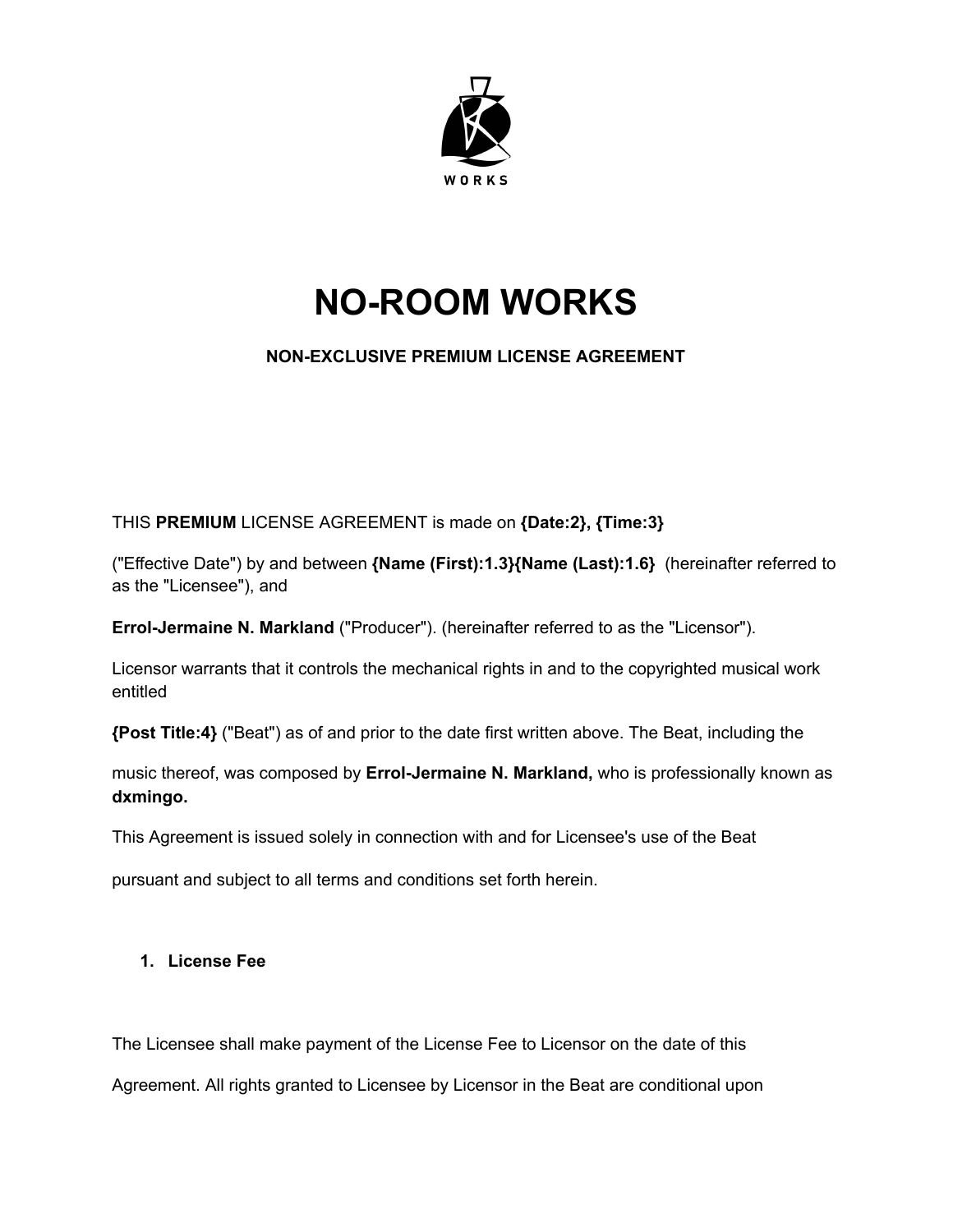

Licensee's timely payment of the License Fee. The License Fee is a one-time payment for the rights granted to Licensee and this Agreement is not valid until the License Fee has been paid.

## **2. Delivery of the Beat**

Licensor agrees to deliver the Beat as high quality, so called **"untagged", MP3, WAV files and Tracked Out WAV files,** as such terms are understood in the music industry. Licensor shall use commercially reasonable efforts to deliver the Beat to Licensee immediately after payment of the License Fee is made. Licensee will receive the Beat via email, to the address Licensee provided to Licensor.

### **3. Term**

The Term of this Agreement shall be five (5) years and this license shall expire on the five (5) year anniversary of the Effective Date.

### **4. Use of the Beat**

In consideration for Licensee's payment of the License Fee, the Licensor hereby grants Licensee a limited non-exclusive, non-transferable license and the right to incorporate, include and/or use the Beat in the preparation of **one (1)** "New Song." Licensee may create the New Song by recording his/her written lyrics over the Beat. The new song created by the Licensee which incorporates some or all of the Beat shall hereinafter be referred to as the "New Song".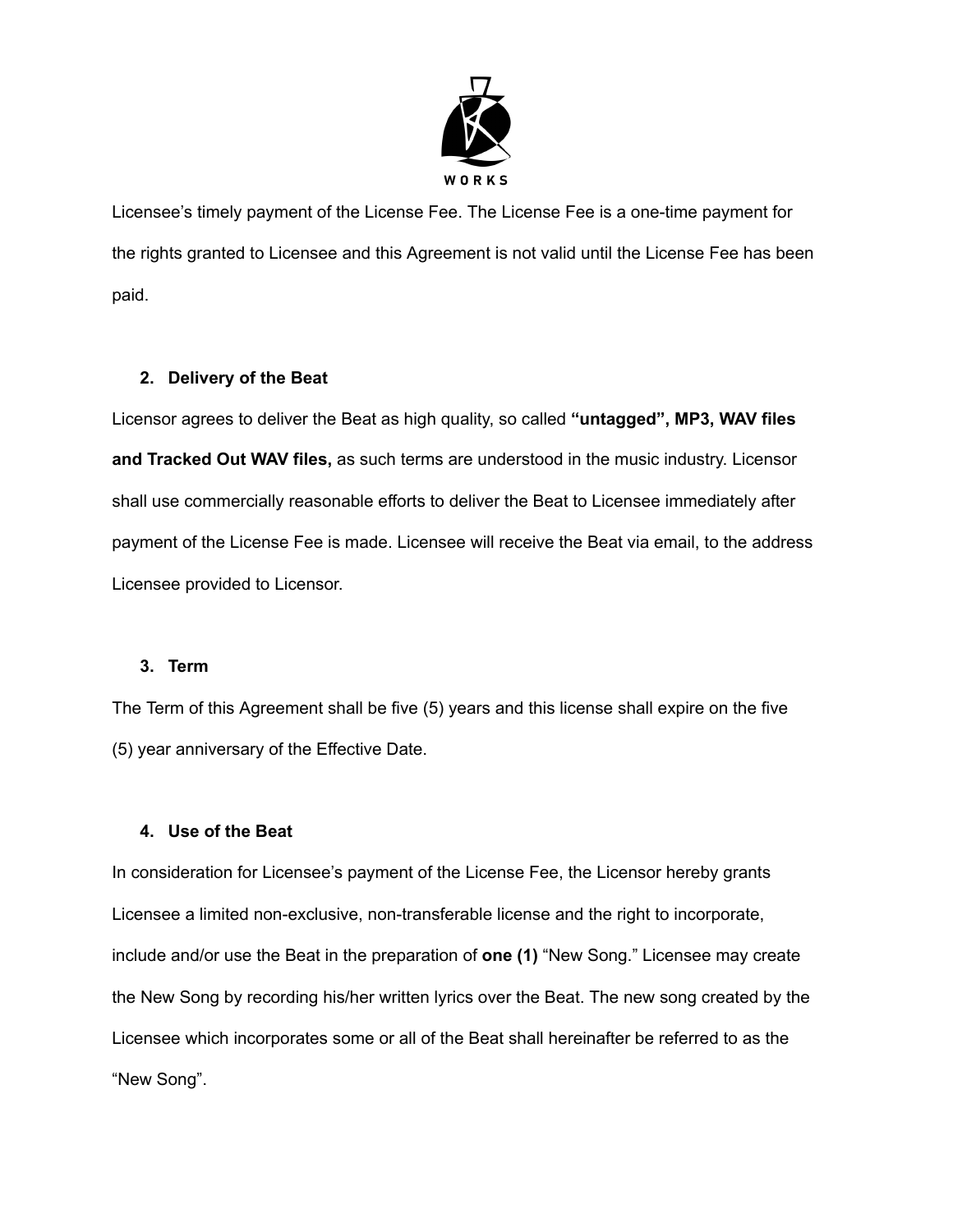

Permission is granted to Licensee to modify the arrangement, length, tempo, or pitch of the Beat in preparation of the New Song for public release. Licensee is not allowed to add new instrumentation to the beat or modify the Beat without written consent of the Licensor.

This License grants Licensee a worldwide, non-exclusive license to use the Beat as incorporated in the New Song in the manners and for the purposes expressly provided for herein, subject to the sale restrictions, limitations and prohibited uses stated in this Agreement.

Licensee acknowledges and agrees that any and all rights granted to Licensee in the Beat pursuant to this Agreement are on a non-exclusive basis and Licensor shall continue to license the Beat upon the same or similar terms and conditions as this Agreement to other potential third-party licensees.

### **i. Distribution:**

The Licensor hereby grants to Licensee a non-exclusive license to use the New Song in the reproduction, duplication, manufacture, and distribution of phonograph records, cassette tapes, compact disk, digital downloads, other miscellaneous audio and digital recordings, and any lifts and versions thereof (collectively, the "Recordings", and individually, a "Recording") worldwide for up to the pressing or selling an **unlimited** amount of copies of such Recordings or any combination of such Recordings.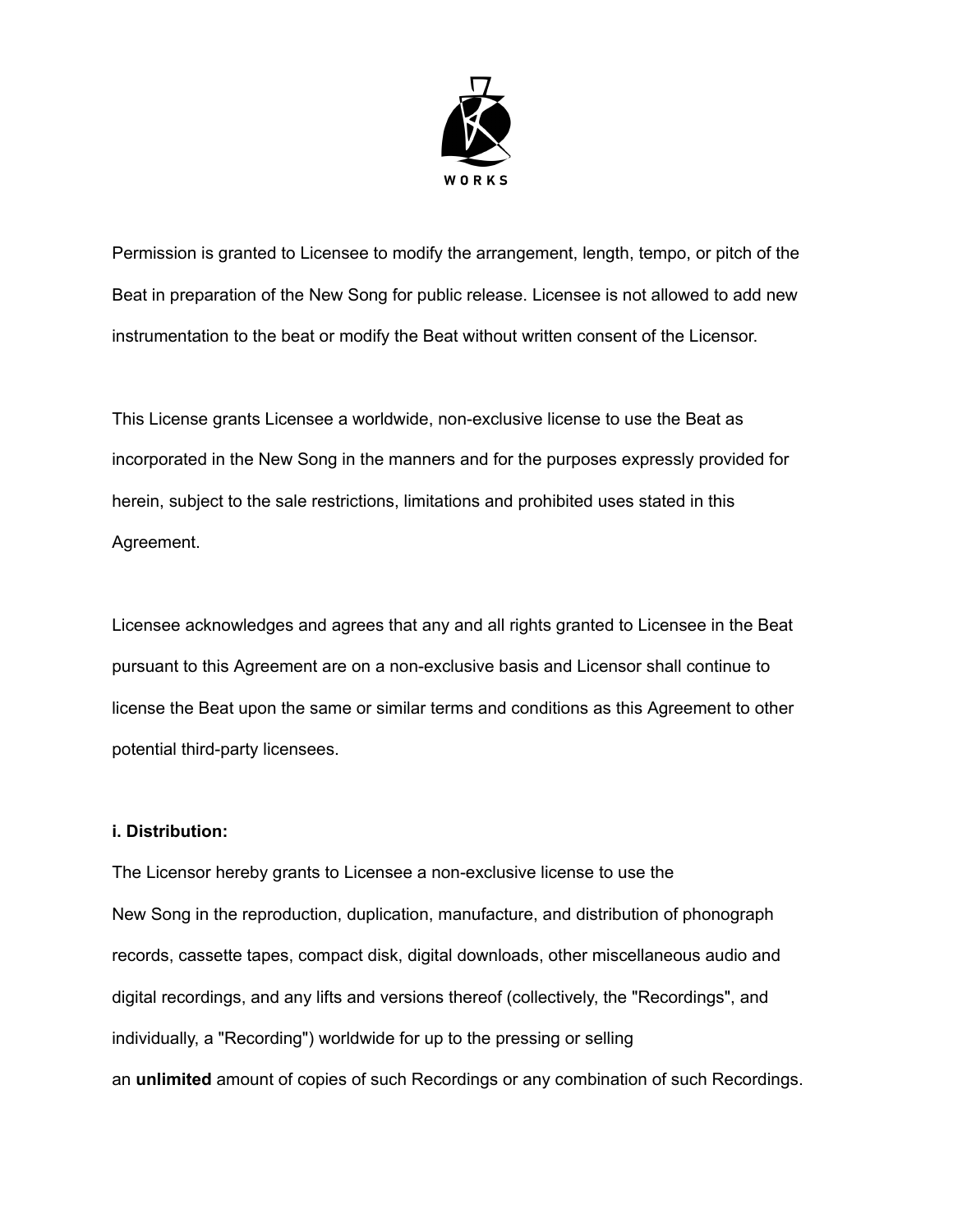

## **ii. Streaming:**

Additionally, licensee shall be permitted to distribute unlimited free internet

downloads or streams for non-profit and non-commercial use. This license allows **an unlimited amount of**

**monetized audio streams** to like Spotify or Apple Music. This license allows an unlimited amount of

monetization on YouTube.

## **iii. Synchronization:**

The Licensor hereby grants limited synchronization rights for **One (1)**

**music video** streamed online (YouTube, Vimeo, etc..) for **an unlimited amount of monetized**

video streams on all total sites but not eligible for monetization on YouTube. A separate

synchronization license will need to be purchased for distribution of video to Television, Film

or Video Games.

### **iv. Broadcasting:**

The Licensor hereby grants to Licensee broadcasting rights up to 2 Radio Stations.

## **v. Live Performances:**

The Licensor hereby grants to Licensee a non-exclusive license to use the New Song in unlimited non-profit performances, shows, or concerts. Licensee is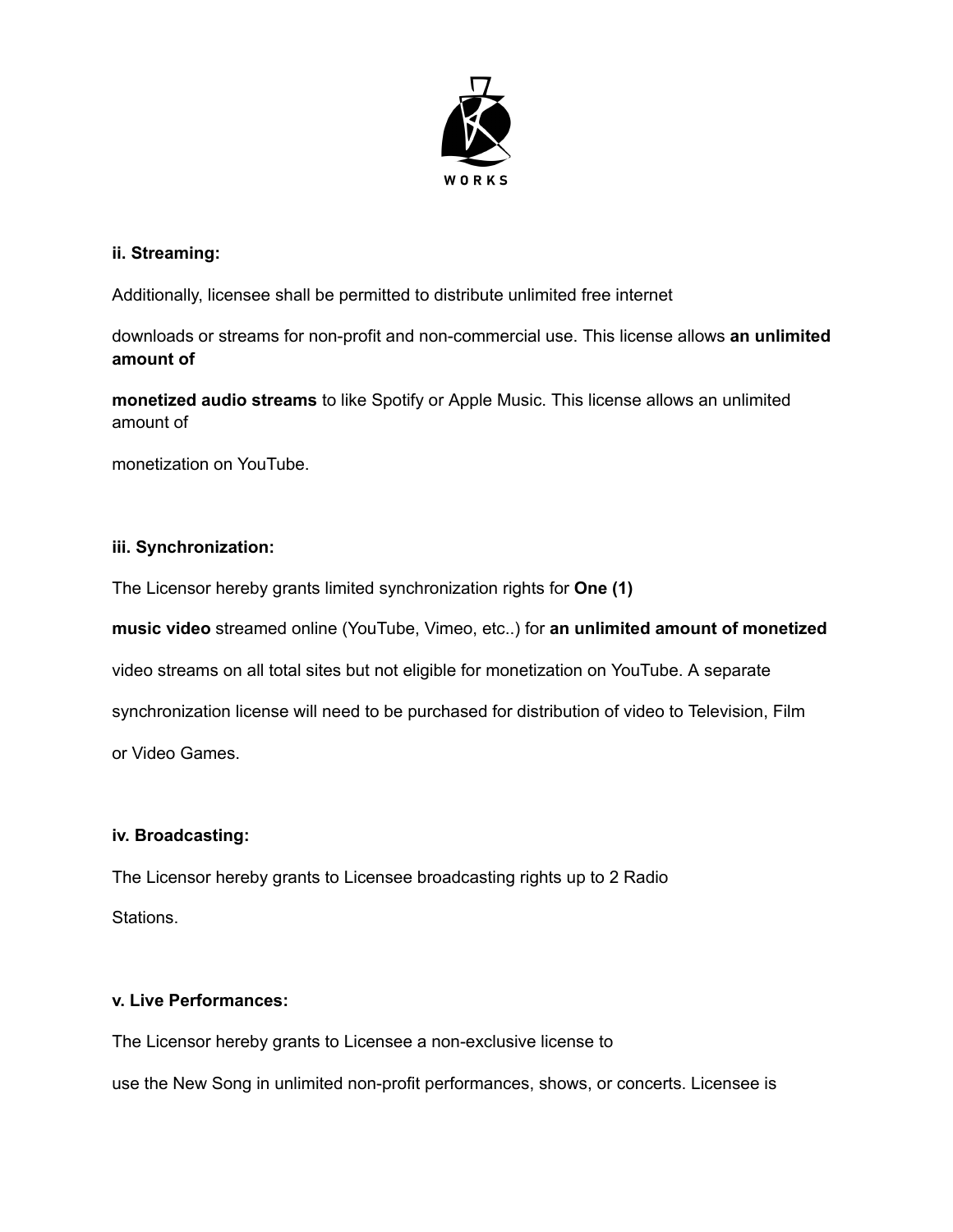

granted the right to receive compensation from performances with this license.

For clarity and avoidance of doubt, the Licensee does NOT have the right to sell the Beat in the form that was delivered to Licensee. The Licensee must create a New Song for its rights under this provision to vest. Any sale of the Beat in its original form by Licensee shall be a material breach of this Agreement and the Licensee shall be liable to the Licensor for damages as provided hereunder.

Subject to the Licensee's compliance with the terms and conditions of this Agreement, Licensee shall not be required to account or pay to Licensor any royalties, fees, or monies paid to or collected by the Licensee, or which would otherwise be payable to Licensor in connection with the use/exploitation of the New Song as set forth in this Agreement.

### **5. Restrictions on the Use of the Beat**

Licensee hereby agrees and acknowledges that it is expressly prohibited from taking any action(s) and from engaging in any use of the Beat or New Song in the manners, or for the purposes, set forth below:

The rights granted to Licensee are NON-TRANSFERABLE and that Licensee may not transfer or assign any of its rights hereunder to any third-party; Licensee shall not synchronize, or permit third parties to synchronize, the Beat or New Song with any audiovisual works EXCEPT as expressly provided for and pursuant to Paragraph 4(iii) of this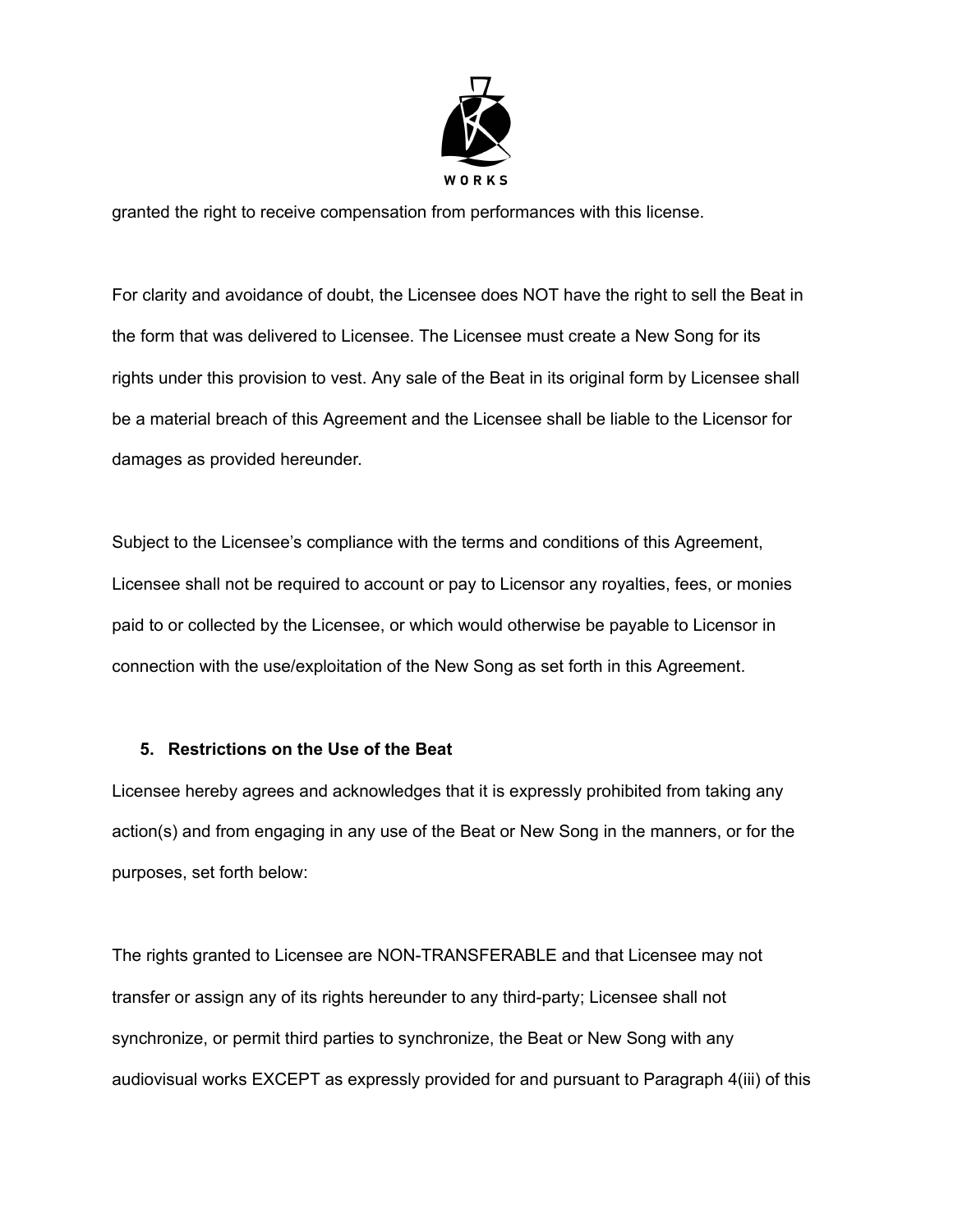

Agreement for use in one (1) Video. This restriction includes, but is not limited to, use of the Beat and/or New Song in television, commercials, film/movies, theatrical works, video games, and in any other form on the Internet which is not expressly permitted herein. Licensee shall not have the right to license or sublicense any use of the Beat or of the New Song, in whole or in part, for any so-called "samples".

Licensee shall not engage in any unlawful copying, streaming, duplicating, selling, lending, renting, hiring, broadcasting, uploading, or downloading to any database, servers, computers, peer to peer sharing, or other file sharing services, posting on websites, or distribution of the Beat in the form, or a substantially similar form, as delivered to Licensee. Licensee may send the Beat file to any individual musician, engineer, studio manager or other person who is working on the New Song.

As applicable to both the underlying composition in the Beat and to the master recording of the Beat: (i) The parties acknowledge and agree that the New Song is a "derivative work", as that term is used in the United States Copyright Act; (ii) As applicable to the Beat and/or the New Song, there is no intention by the parties to create a joint work; and (iii) There is no intention by the Licensor to grant any rights in and/or to any other derivative works that may have been created by other third-party licensees.

#### **6. Ownership**

The Licensor is and shall remain the sole owner and holder of all right, title, and interest in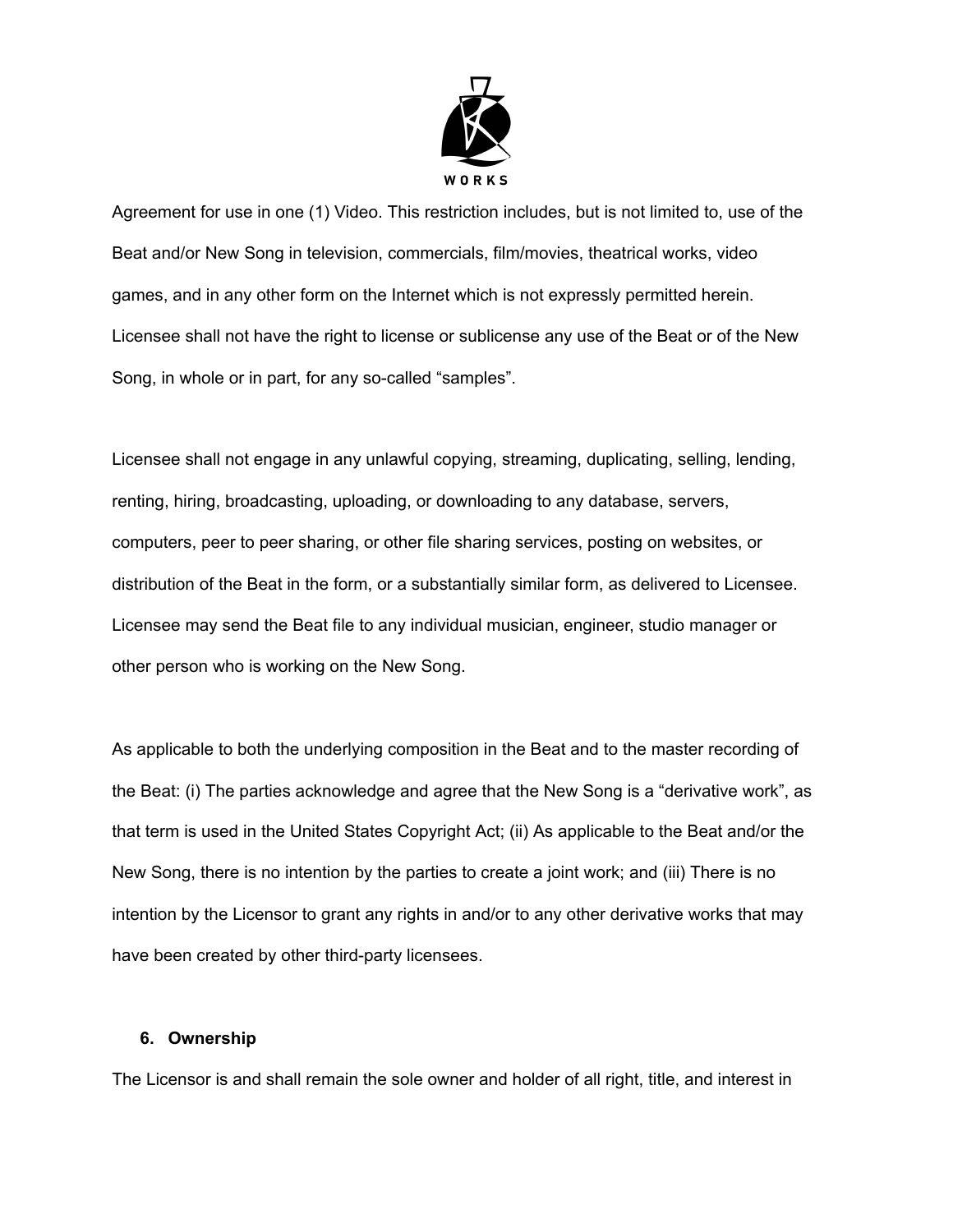

the Beat, including all copyrights to and in the sound recording and the underlying musical compositions written and composed by Licensor. Nothing contained herein shall constitute an assignment by Licensor to Licensee of any of the foregoing rights. Licensee may not, under any circumstances, register or attempt to register the New Song and/or the Beat with the U.S. Copyright Office. The aforementioned right to register the New Song and/or the Beat shall be strictly limited to Licensor. Licensee will, upon request, execute, acknowledge and deliver to Licensor such additional documents as Licensor may deem necessary to evidence and effectuate Licensor's rights hereunder, and Licensee hereby grants to Licensor the right as attorney-in-fact to execute, acknowledge, deliver and record in the U.S. Copyright Office or elsewhere any and all such documents if Licensee shall fail to execute same within five (5) days after so requested by the Licensor.

For the avoidance of doubt, you do not own the master or the sound recording rights in the New Song. You have been licensed the right to use the Beat in the New Song and to commercially exploit the New Song based on the terms and conditions of this Agreement. Notwithstanding the above, you do own the lyrics or other original musical components of the New Song that was written or composed solely by you.

#### **7. Writer's Share and Publishing Rights**

With respect to the publishing rights and ownership of the underlying composition embodied in the New Song, the Licensee and the Licensor hereby acknowledge and agree that the underlying composition shall be owned/split between them as follows: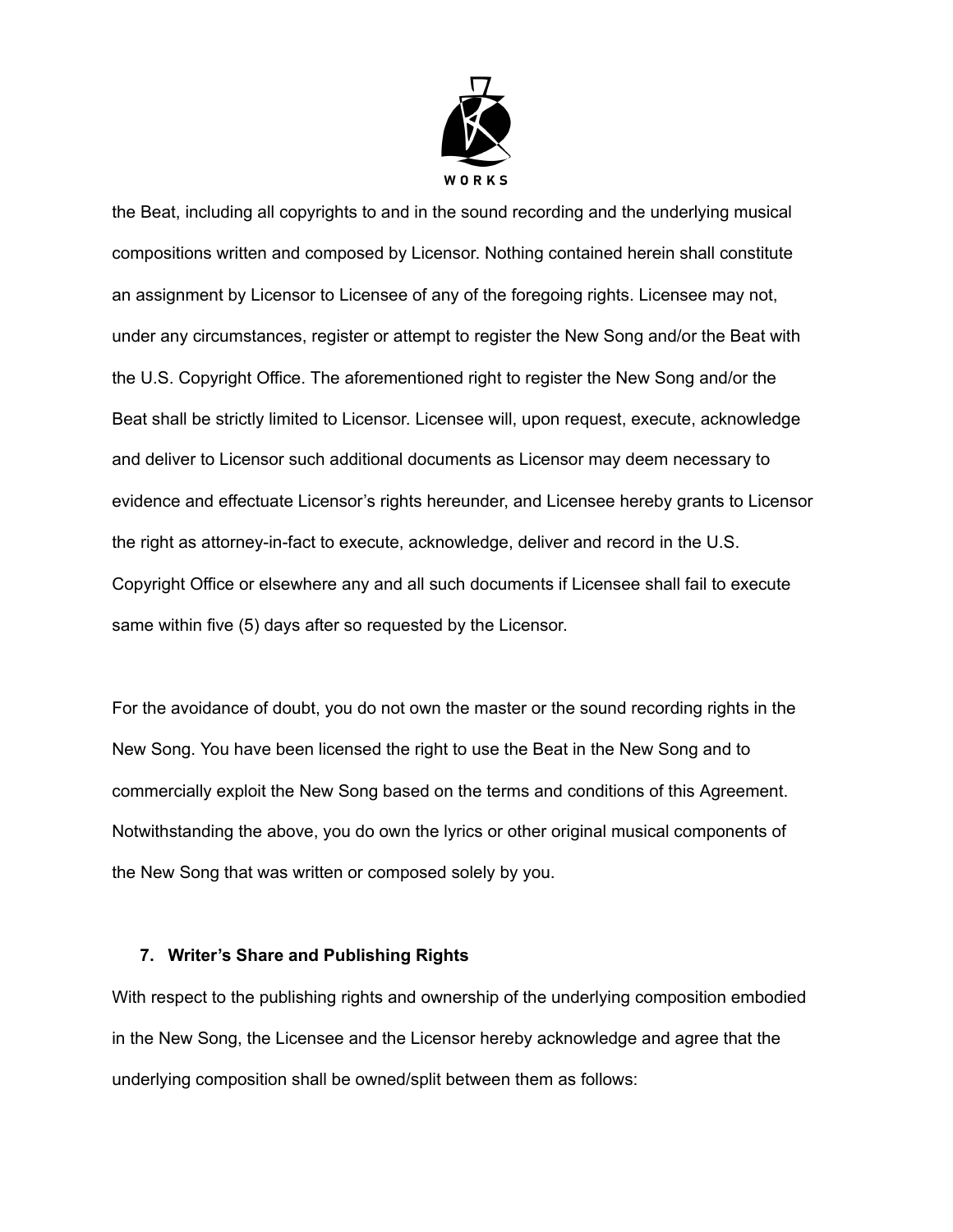

1. Licensee shall own and control Fifty Percent (50%) of the so-called "Writer's Share" of the underlying composition. Specifically, the Lyrics.

1. Licensor shall own and control Fifty Percent (50%) of the so-called "Writer's Share" of the underlying composition. Specifically, the Music.

iii. Licensor shall own, control, and administer Fifty Percent (50%) of the so-called "Publisher's Share" of the underlying composition embodied in the New Song.

# **8. Registering the New Song with your PRO**

In the event that Licensee wishes to register his/her interests and rights to the underlying composition of the New Song with their Performing Rights Organization ("PRO"), Licensee must simultaneously identify and register the Licensor's / Producer's share and ownership interest in the composition to indicate that Licensor wrote and owns 50% of the composition in the New Song and as the owner of 50% of the Publisher's share of the New Song.

**Name:** ERROL JERMAINE N MARKLAND

**PRO:** BMI

**IPI Name #:** 00369876881

### **9. Consideration**

In consideration for the rights granted under this agreement, Licensee shall pay to licensor the sum of **One Hundred (\$100)** US dollars and other good and valuable consideration, payable to "Errol Jermaine Markland", receipt of which is hereby acknowledged. If the Licensee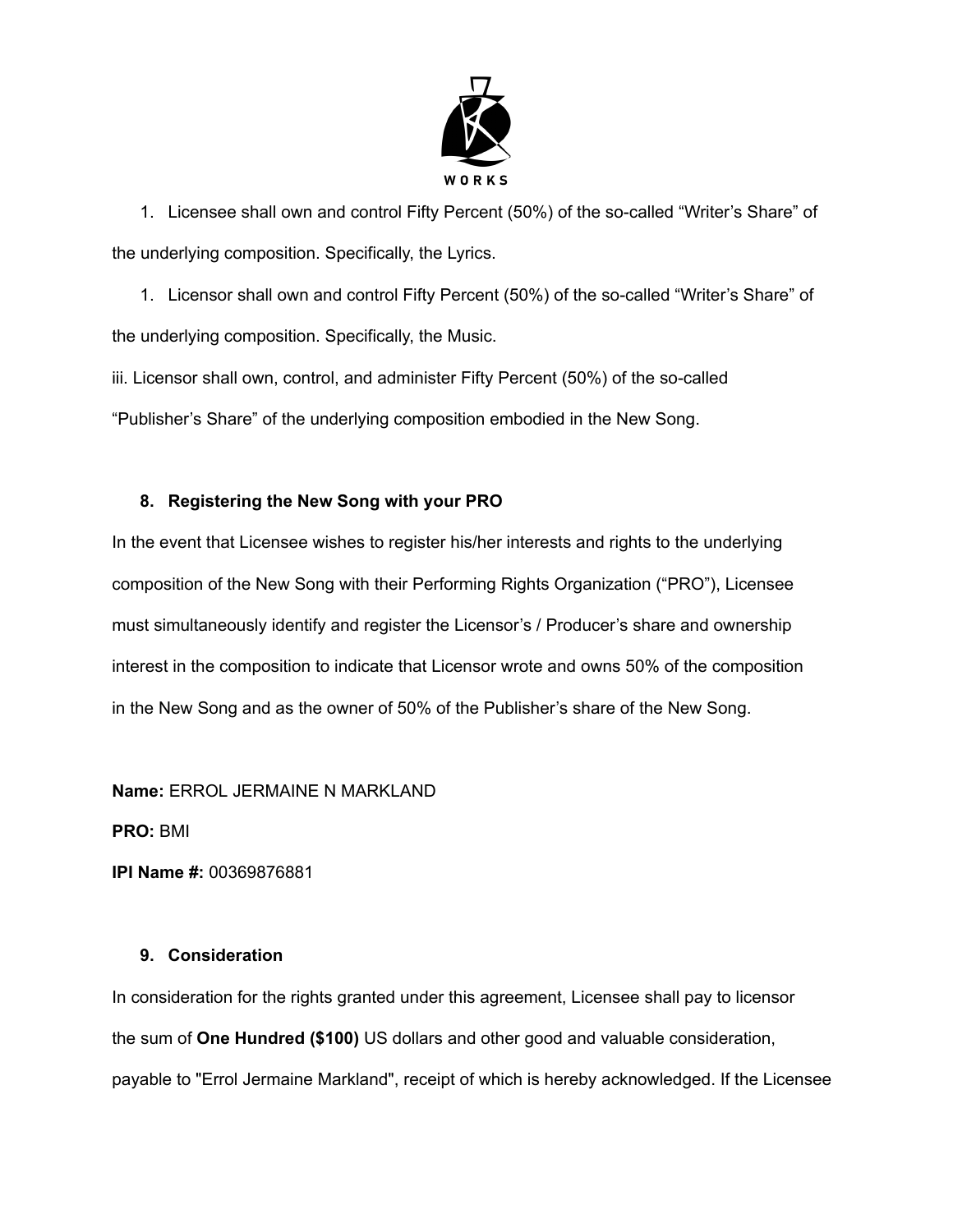

fails to account to the Licensor, timely complete payments provided for hereunder, or perform its other obligations hereunder, including having insufficient bank balance, the licensor shall have the right to terminate License upon written notice to the Licensee. Such termination shall render the recording, manufacture and/or distribution of Recordings for which monies have not been paid subject to and actionable infringements under applicable law, including, without limitation, the United States Copyright Act, as amended.

#### **10. Credit**

Licensee shall have the right to use and permit others to use Licensor's ("Producer") approved name, approved likeness, and other approved identification and approved biographical material concerning the Producer solely for purposes of trade and otherwise without restriction solely in connection with the New Song recorded hereunder. Licensee shall use best efforts to have Producer credited as a "producer" and shall give Producer appropriate production and songwriting credit on all compact discs, record, music video, and digital labels or any other record configuration manufactured which is now known or created in the future that embodies the New Song created hereunder and on all cover liner notes, any records containing the New Song and on the front and/or back cover of any album listing the New Song and other musician credits. Licensee shall use its best efforts to ensure that Producer is properly credited and Licensee shall check all proofs for accuracy of credits, and shall use its best efforts to cure any mistakes regarding Producer's credit. In the event of any failure by Licensee to issue credit to Producer, Licensee must use reasonable efforts to correct any such failure immediately and on a prospective basis. Such credit shall be in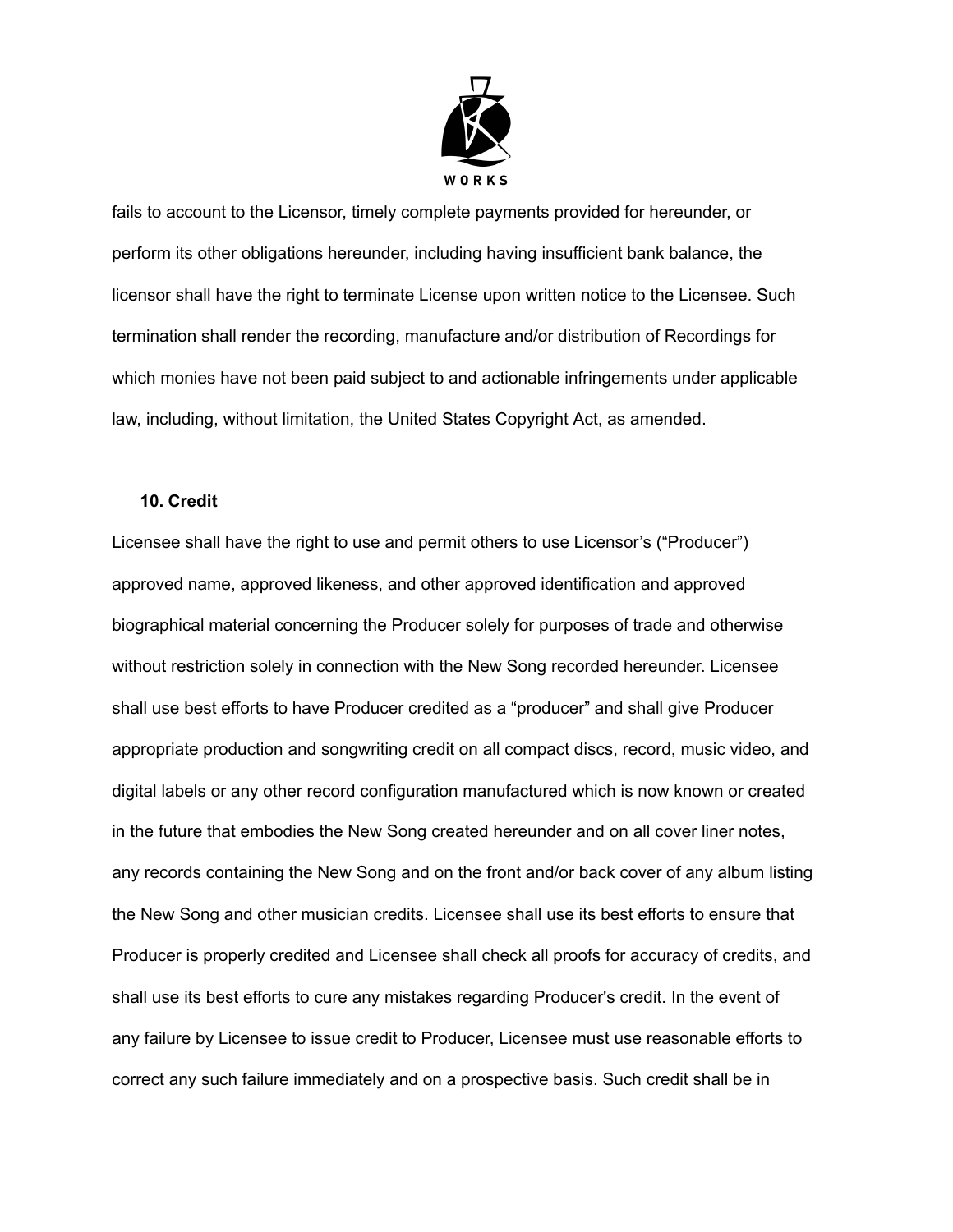

substantial form: **"Production by dxmingo".**

#### **11. Breach by Licensee**

Licensee shall have five (5) business days from its receipt of written notice by Licensor and/or Licensor's authorized representative to cure any alleged breach of this Agreement by Licensee. Licensee's failure to cure the alleged breach within five (5) business days shall result in Licensee's default of its obligations, its breach of this Agreement, and at Licensor's sole discretion, the termination of Licensee's rights hereunder.

If Licensee engages in the commercial exploitation and/or sale of the Beat or New Song outside of the manner and amount expressly provided for in this Agreement, Licensee shall be liable to Licensor for monetary damages in an amount equal to any and all monies paid, collected by, or received by Licensee, or any third party on its behalf, in connection with such unauthorized commercial exploitation of the Beat and/or New Song.

Licensee recognizes and agrees that a breach or threatened breach of this Agreement by Licensee give rise to irreparable injury to Licensor, which may not be adequately compensated by damages. Accordingly, in the event of a breach or threatened breach by the Licensee of the provisions of this Agreement, Licensor may seek and shall be entitled to a temporary restraining order and preliminary injunction restraining the Licensee from violating the provisions of this Agreement. Nothing herein shall prohibit Licensor from pursuing any other available legal or equitable remedy from such breach or threatened breach, including but not limited to the recovery of damages from the Licensee. The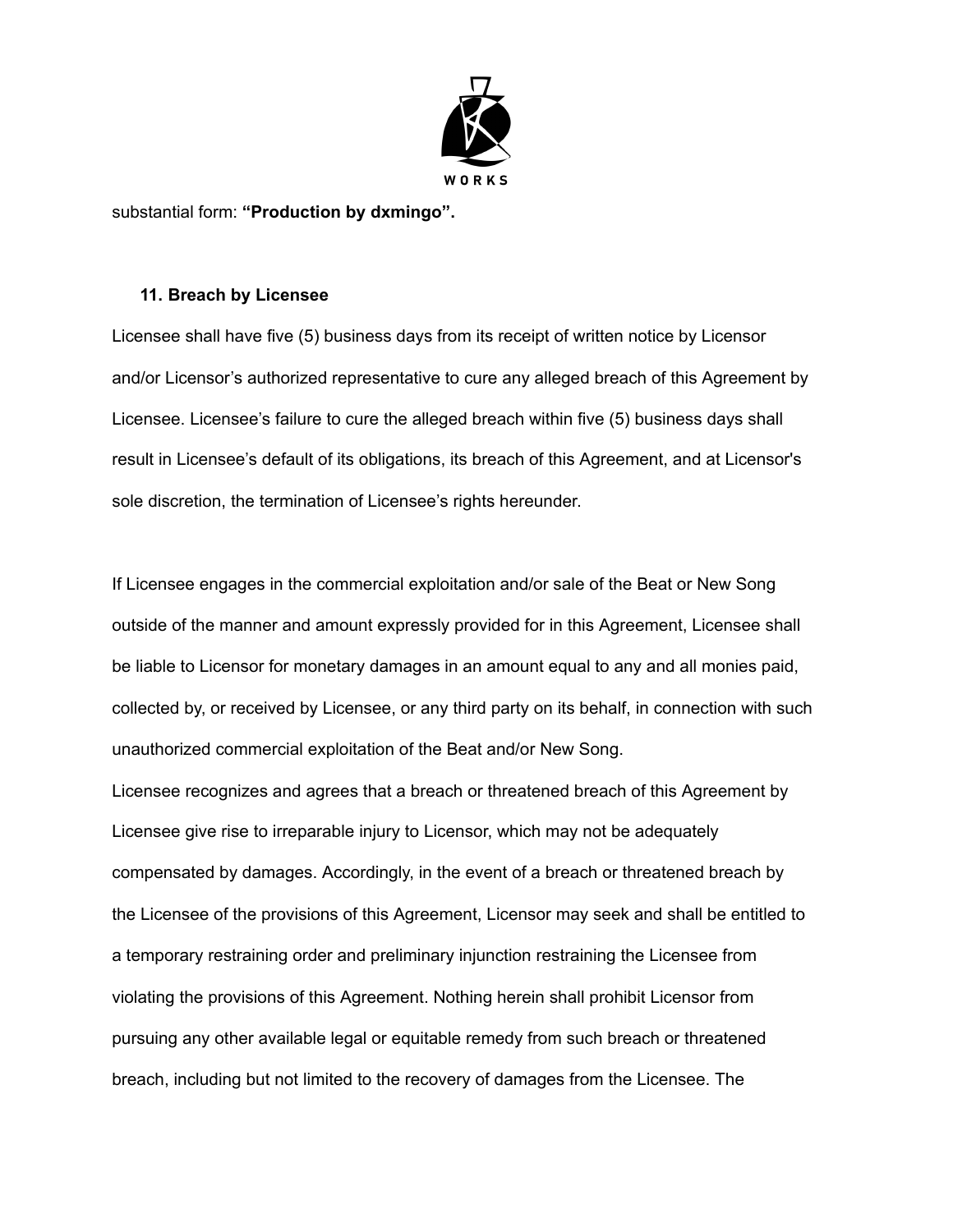

Licensee shall be responsible for all costs, expenses or damages that Licensor incurs as a result of any violation by the Licensee of any provision of this Agreement. Licensee' obligation shall include court costs, litigation expenses, and reasonable attorneys' fees.

### **12. Warranties, Representations and Indemnification**

Licensee hereby agrees that Licensor has not made any guarantees or promises that the Beat fits the particular creative use or musical purpose intended or desired by the Licensee. The Beat, its sound recording, and the underlying musical composition embodied therein, are licensed to the Licensee "as is" without warranties of any kind or fitness for a particular purpose.

Licensor warrants and represents that he has the full right and ability to enter into this agreement, and is not under any disability, restriction, or prohibition with respect to the grant of rights hereunder. Licensor warrants that the manufacture, sale, distribution, or other exploitation of the New Song hereunder will not infringe upon or violate any common law or statutory right of any person, firm, or corporation; including, without limitation, contractual rights, copyrights, and right(s) of privacy and publicity and will not constitute libel and/or slander.

Licensee warrants that the manufacture, sale, distribution, or other exploitation of the New Song hereunder will not infringe upon or violate any common law or statutory right of any person, firm, or corporation; including, without limitation, contractual rights, copyrights, and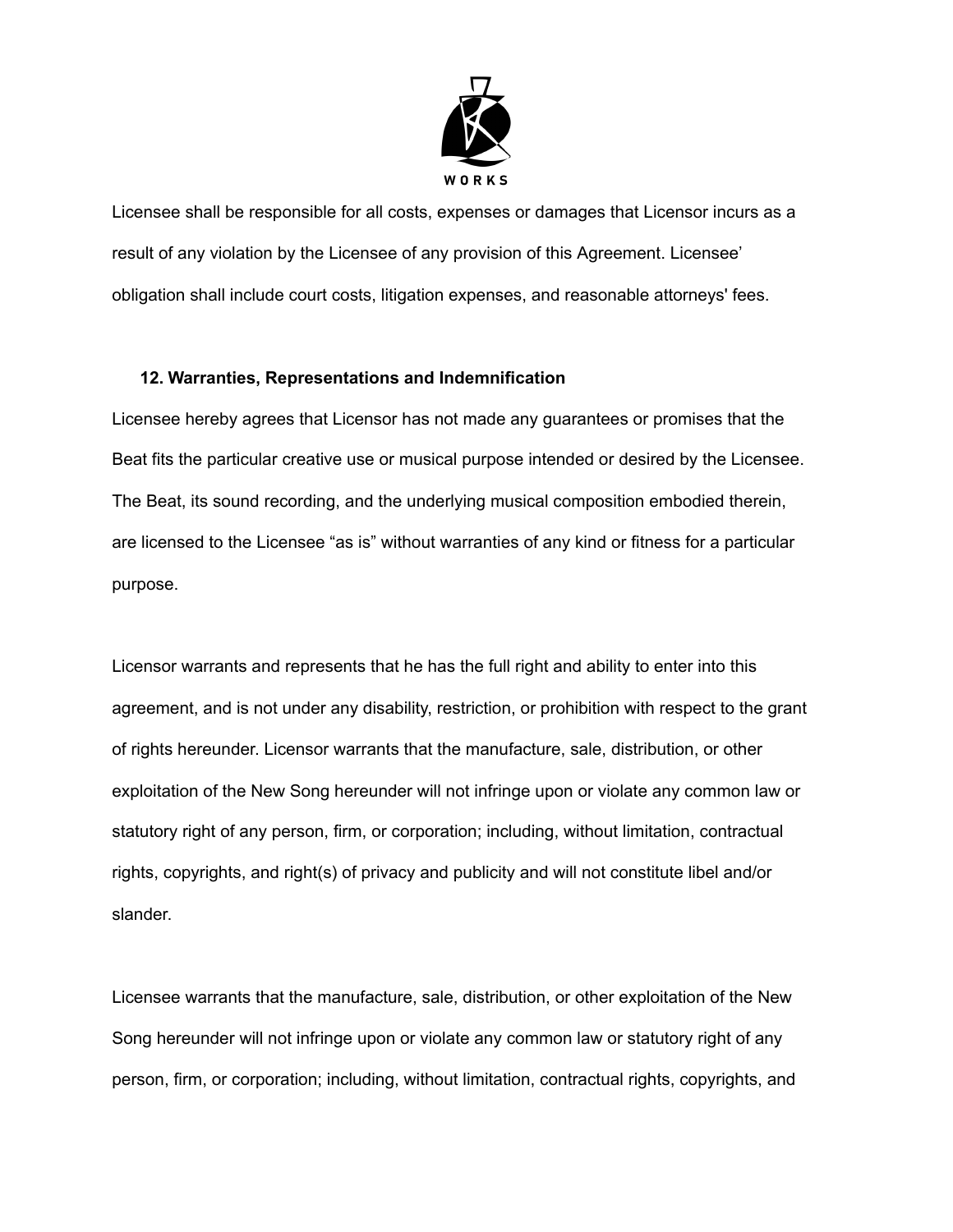

rights of privacy and publicity and will not constitute libel and/or slander. The foregoing notwithstanding, Licensor undertakes no responsibility whatsoever as to any elements added to the New Song by Licensee, and Licensee indemnifies and holds Licensor harmless for any such elements.

Licensor warrants that he did not "sample" (as that term is commonly understood in the recording industry) any copyrighted material or sound recordings belonging to any other person, firm, or corporation (hereinafter referred to as "Owner") without first having notified Licensee. Licensee shall have no obligation to approve the use of any sample thereof; however, if approved, any payment in connection therewith, including any associated legal clearance costs, shall be borne by Licensee. Knowledge by Licensee that "samples" were used by Licensor which were not affirmatively disclosed by Licensor to Licensee shall shift, in whole or in part, the liability for infringement or violation of the rights of any third party arising from the use of any such "sample" from Licensor to Licensee.

Parties hereto shall indemnify and hold each other harmless from any and all third party claims, liabilities, costs, losses, damages or expenses as are actually incurred by the non-defaulting party and shall hold the non-defaulting party, free, safe, and harmless against and from any and all claims, suits, demands, costs, liabilities, loss, damages, judgments, recoveries, costs, and expenses; (including, without limitation, reasonable attorneys' fees), which may be made or brought, paid, or incurred by reason of any breach or claim of breach of the warranties and representations hereunder by the defaulting party, their agents, heirs,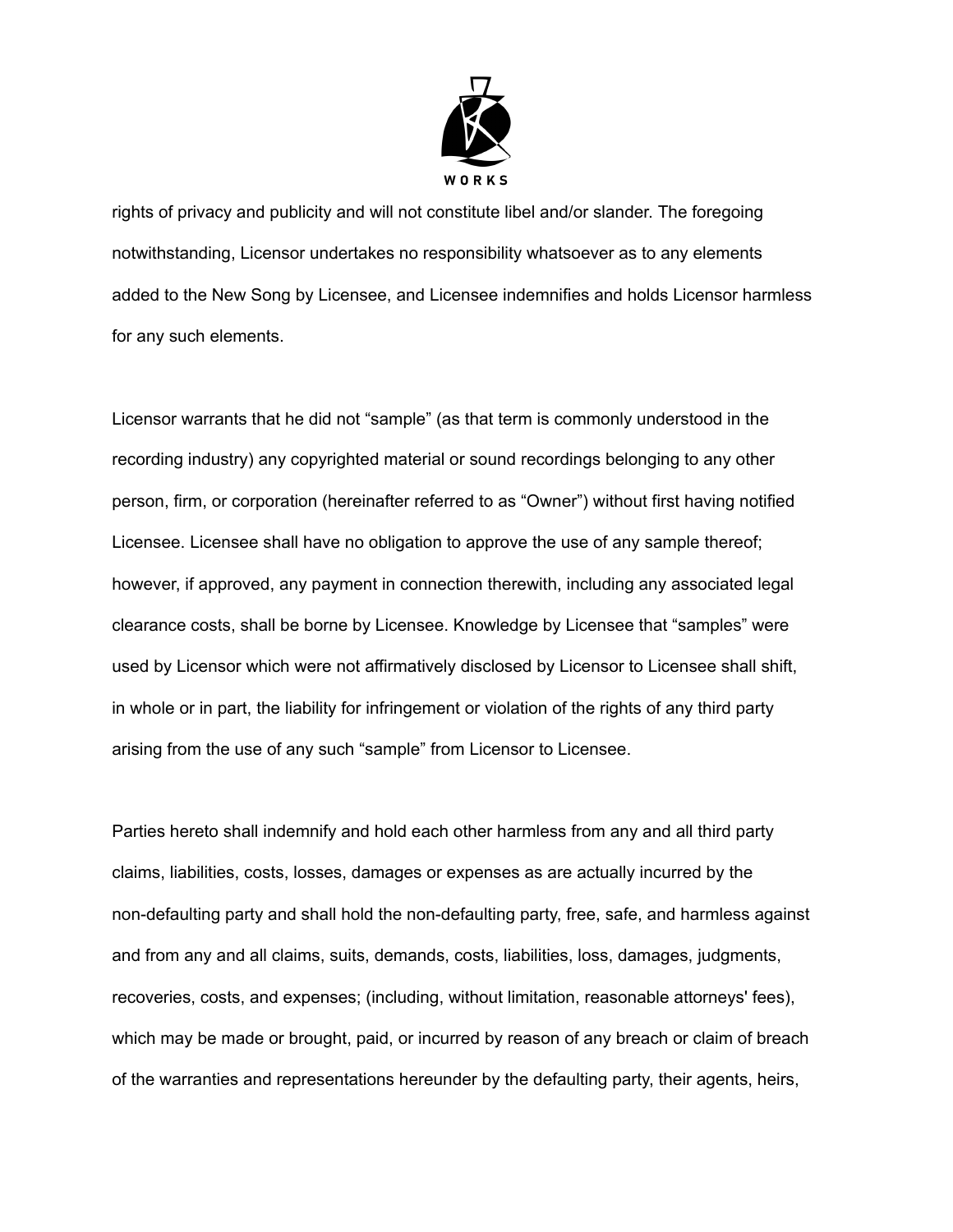

successors, assigns and employees, which have been reduced to final judgment; provided that prior to final judgment, arising out of any breach of any representations or warranties of the defaulting party contained in this agreement or any failure by defaulting party to perform any obligations on its part to be performed hereunder the non-defaulting party has given the defaulting party prompt written notice of all claims and the right to participate in the defense with counsel of its choice at its sole expense. In no event shall Licensee be entitled to seek injunctive or any other equitable relief for any breach or non-compliance with any provision of this agreement.

#### 13. Miscellaneous

This Agreement constitutes the entire understanding of the parties and is intended as a final expression of their agreement and cannot be altered, modified, amended or waived, in whole or in part, except by written instrument (email being sufficient) signed by both parties hereto.

This license is non-transferable and is limited to the Beat specified above, and shall be binding upon both the Licensor and the Licensee and their respective successors, assigns, and legal representatives.

This License is governed by and shall be construed under the law of The United States of America,

without regard to the conflicts of laws principles thereof.